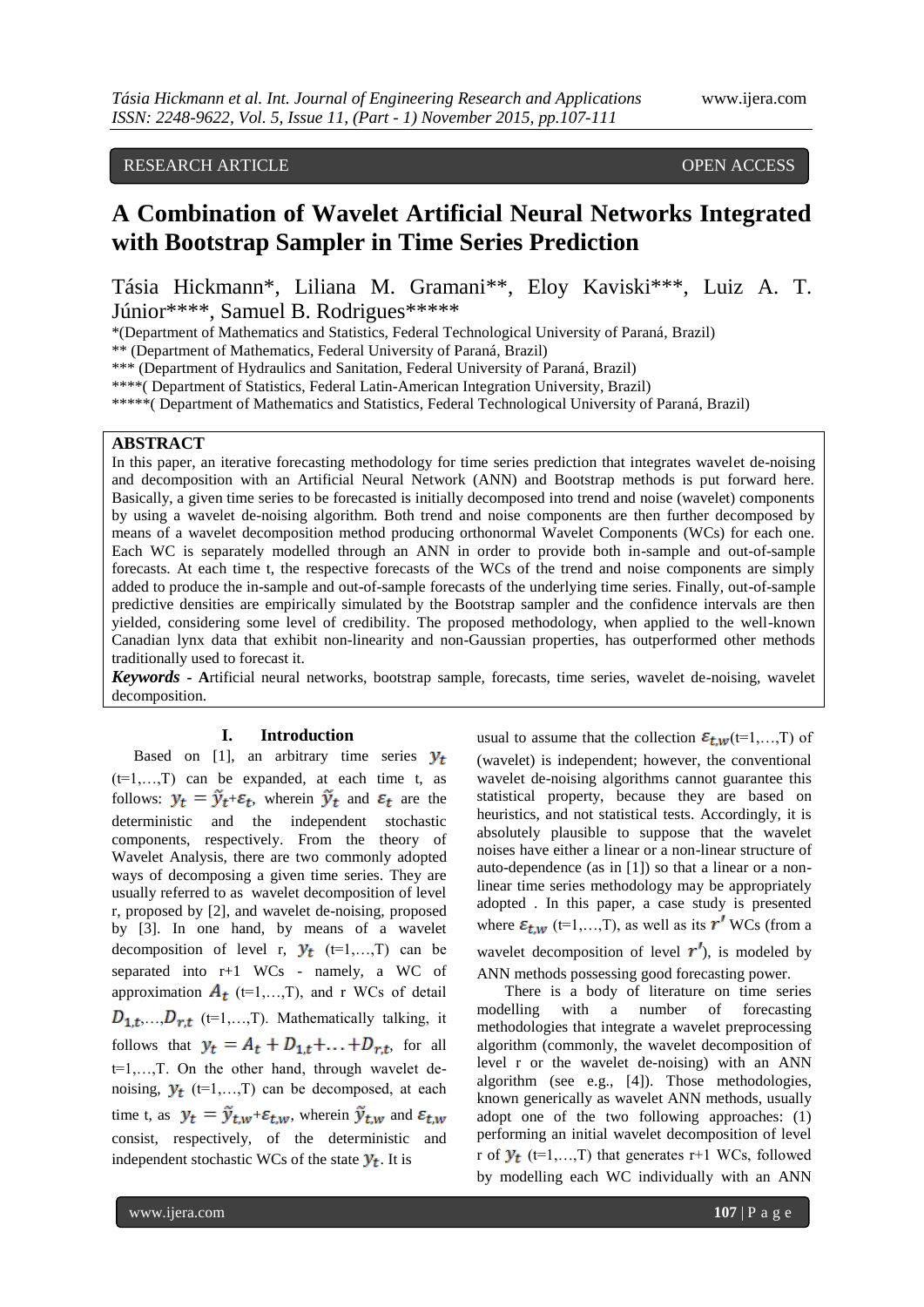method to generate forecasts of the WCs that are simply added to produce forecasts of  $y_t$  (t=1,...,T); or (2) applying an initial wavelet de-noising algorithm to  $y_t$  (t=1,...,T) to obtain the de-noised series  $\tilde{y}_{t,w}$  (t=1,...,T), followed by modelling  $\tilde{y}_{t,w}$   $(t = 1, ..., T)$  with an ANN method with the de-noised error  $\mathcal{E}_{t,w}$  (t=1,...,T) being removed. In [2] and [3], it may be seen, respectively, that both approaches (1) and (2) achieve remarkable forecasting accuracy gains. Although it is wellknown that wavelet ANN methods usually outperform traditional methods not based on wavelet preprocessing, those are still useful in automatically determining the best wavelet ANN method to be adopted, as well as proposing way of calculating interval predictions.

Note that unlike current wavelet ANN approaches described above, the method proposed in this paper integrates, in an interactive way, both wavelet decomposition and wavelet de-noising with the ANN methods as we shall see. In addition, it generates predictive densities by means a conventional Bootstrap sampler and the confidence intervals then further are produced.

The current paper is divided into four sections. Section 1 sets the context of the proposed methodology and introduces notation adopted in the work. Section 2 describes in detailed the proposed methodology. Section 3 shows the statistical results of the application of the proposed method to the time series of Canadian lynx data including a comparative analysis with other methodologies. Finally, Section 4 closes the paper.

#### **II. Proposed Methodology**

Assume that  $y_t$  (t=1, ..., T) represents a time series for which h steps-ahead point and interval forecasts are required. The method proposed here follows the following five steps: (1) A wavelet denoising algorithm is applied to  $y_t$  (t=1,...,T) producing the wavelet series  $\tilde{y}_{t,w}$  (t=1,...,T) and  $\varepsilon_{t,w}$  (t=1,...,T) (referred to as trend and noise components, respectively) such that  $y_t = \tilde{y}_{t,w} + \varepsilon_{t,w}$  for  $t=1,...,T$ ; (2) A Wavelet Decomposition (WD) of level  $\boldsymbol{r}$  of the trend component  $\tilde{y}_{t,w}$  (t=1,...,T) and a WD of level r' the noise component  $\varepsilon_{t,w}$  (t=1,...,T), where  $r = r'$  or  $r \neq r'$ , are performed to generate  $r + 1$  WCs of  $\tilde{y}_{t,w}$  (t=1,...,T) and  $r' + 1$  WCs of  $\varepsilon_{t,w}$  (t=1,...,T). Accordingly,  $r' + r + 2$  WCs (time wavelet subseries of  $y_t$  (t=1,...,T)) are produced here; (3) each WC from Step (2) is separately modeled by a multilayer perceptron ANN method (see e.g. [5]) to produce h steps-ahead in-sample and out-sample forecasts; (4) for each time t, the forecasts of the WCs from Step (3) are added to provide the insample and out-sample forecasts of  $y_t$  (t=1,...,T), namely  $\hat{y}_t$  (t=1,...,T+h); and (5) for each instant outof-sample, generate the empirical densities by using the Bootstrap sampler (as in [1]).

The four steps above are illustrated in the diagram in Fig. 1.



**Figure 1** – Flowchart of the four steps of the proposed methodology.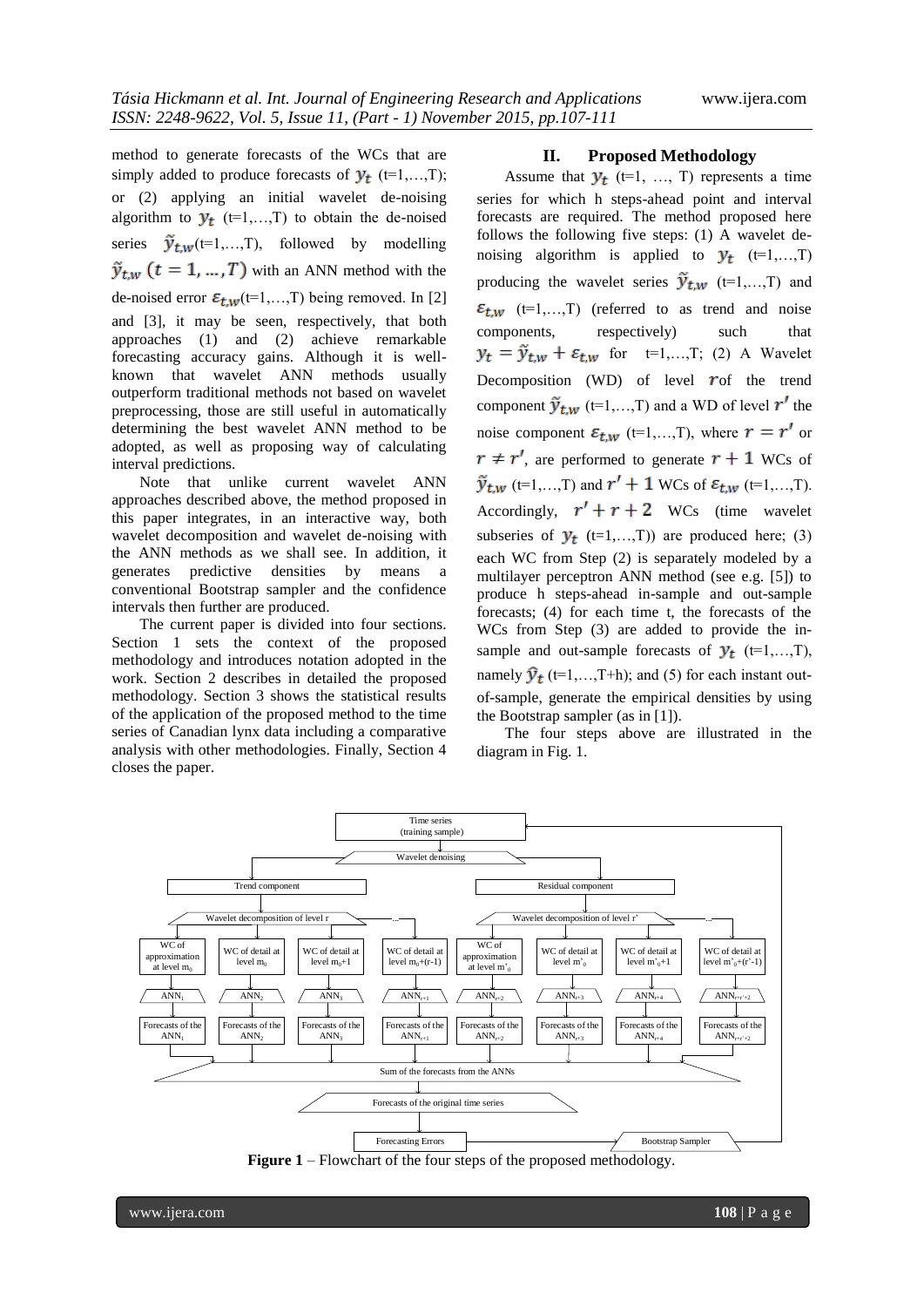Note from to box on the top of Figure 1 that a training sample (or in-sample) is chosen from the time series such that the model can be determined from that sample and used for testing in the out-ofsample. An interactive computational algorithm is used to determine the optimal parameters of the proposed method. Optimal parameters here refer to the ones associated with the model that produces insample forecasts with the smallest mean squared error (MSE) as in [1]. Note that in Step (1), the parameters to be optimized are: (i) the level p of the wavelet decomposition and the wavelet orthonormal basis (WOB) (as in [6]), (ii) the thresholding rule, and (iii) the threshold (see e.g. [7]). In Step (2), both r and  $r'$ , in addition to the two WOBs involved, are the parameters to be optimized. Finally, in Step (3), the ANN parameters are the preprocessing, the activation function and the number of neurons in the hidden and in the output layers, the window length and the training algorithm (see e.g. [4]).

#### **III. Numerical Results**

In this section the well-known annual time series of Canadian lynx was used to show the effectiveness and the power of the proposed method. In this experiment, only one-step-ahead predictions were considered with a forecasting horizon of 14 time periods (i.e., h=14). Those choices were made purely by convenience in accordance with the other methods that were considered for comparison. The underlying time series, shown in Fig. 2, consist of the number of lynx trapped per year in the Mackenzie River district of Northern Canada and cover the period from 1821 to 1934 with a total of 114 observations. Note that despite not exhibiting trend the data shows irregular cyclical behavior unsuitable to be modelled by a linear model.



**Figure 2**–Annual time series of Canadian lynx (1821-1934).

According to [5], this data set has also been extensively analyzed in time series literature with a focus on non-linear and non-Gaussian modeling. Following the research of other authors, the logarithms (to base 10) of Canadian lynx time series were adopted in all projections and analysis here.

For evaluating its predictive performances, the out-of-sample mean absolute error (MAE), the mean absolute percentage error (MAPE) and the mean squared error (MSE) were calculated. The time series was split into a training sample of size 100 (t  $= 1, \ldots, 100$  and a testing sample of size 14 (t=101, …, 114). The training sample was used exclusively to obtain the optimal parameters of the wavelet ANN method described in Section 2; whereas the test sample was only used to evaluate its accuracy. The five steps of the proposed method were implemented by an interactive computational algorithm in MATLAB R2013a.

## **3.1Modeling**

The training sample of the log-transformed annual Canadian lynx (non-linear) time series is represented by  $\mathbf{y}_t$  (t=1,...,100). In Step (1) the wavelet decomposition of level r took integer values from 1 to 6. For obtaining the best WOBs, the Haar (as in [6]), the Daubechies (as in [8]), the Coifelet and the Symelet (as in [7]) families were tested with the hard and soft thresholding rules (see e.g. [7]) as well as Stein's Unbiased Risk Estimate (SURE) and universal thresholds (see [9] and [10], respectively). In Step (2),  $r$  and  $r'$  also took values from 1 to 6, and the same WOBs tested in Step (1) were used here as parameters. Finally, in Step (3), the ANN parameters to be tested were the premnmx and the score in the preprocessing stage, the linear and the hyperbolic tangent for the activation function in the hidden and the output layers; the window length took integer values from 1 to 10; and the Levemberg-Marquardt's algorithm was used for training (as in [4]). Following all the interactions carried out by MATLAB, the best configuration achieved for the proposed method is detailed below. *Step 1*: Haar's wavelet orthonormal basis, wavelet decomposed of level 2, universal threshold and soft thresholding rule;

*Step 2*: wavelet decomposition of level 2, with the Daubechies's WOB with null moment 10 (db10), for the trend component; and wavelet decomposition of level 2, with the Daubechies's WOB with null moment of 12, for the noise component;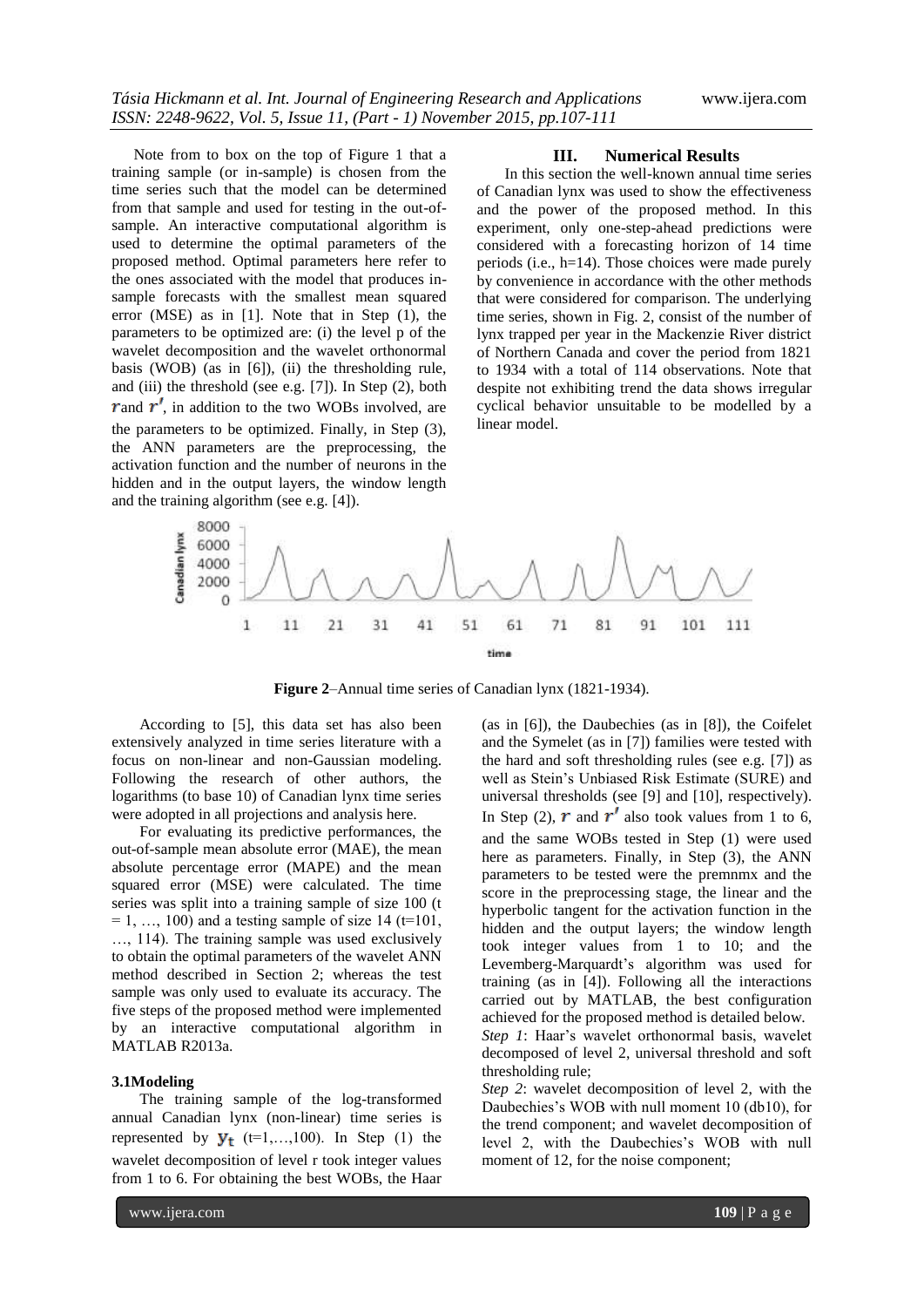*Step 3*:for modeling the six WCs from Step (2), the best simultaneous configuration is a premnmx preprocessing with a window of 12, a hidden layer of 14 neurons with hyperbolic activation function and an output layer of one neuron with linear activation function.

Table 1 below shows the MSE, the MAE and the MAPE statistics regarding the out-of-sample forecasts of 11 competing predictive methods. The optimum proposed method is highlighted at the bottom of the table. The meaning of the acronyms associated with each predictive method can be found in Appendix I.

| <b>Authors</b>                            |                          | $h=14$     |                          |                          |
|-------------------------------------------|--------------------------|------------|--------------------------|--------------------------|
|                                           | <b>PredictiveMethods</b> | <b>MSE</b> | <b>MAE</b>               | <b>MAPE</b>              |
| Zhang (2003), [5]                         | ARIMA model              | 0.020486   | 0112255                  |                          |
|                                           | <b>ANN</b>               | 0.020466   | 0.112109                 |                          |
|                                           | hybrid method            | 0.017233   | 0.103972                 |                          |
| Kajitani (2005), [11]                     | <b>SETAR</b>             | 0.01400    |                          | ۰                        |
| Aladag (2009), [12]                       | Hybrid                   | 0.00900    | $\overline{\phantom{a}}$ | -                        |
| Khashei and Bijari(2010), [13]            | ANN(p,d,q)               | 0.01361    | 0.089625                 |                          |
| Khashei and Bijari (2011), [14]           | <b>ANNs/ARIMA</b>        | 0.00999    | 0.085055                 |                          |
| Zheng and Zhong $(2011)$ , [15]           | <b>BS-RBF</b>            | 0.002809   |                          | 1.42%                    |
|                                           | <b>BS-RBFAR</b>          | 0.002199   |                          | 1.18%                    |
| Khashei and Bijari (2012), [16]           | <b>ARIMA/PNN</b> model   | 0.01146    | 0.084381                 |                          |
|                                           | ANN/PNN model            | 0.01487    | 0.079628                 | $\overline{\phantom{m}}$ |
| Karnaboopathy and Venkatesan (2012), [17] | <b>FRAR</b>              | 0.00455    |                          |                          |
| Adhikari and Agrawal (2013), [18]         | <b>ARIMA</b>             | 0.01285    |                          | 3.28%                    |
|                                           | <b>SVR</b>               | 0.05267    |                          | 5.81%                    |
|                                           | Ensamble                 | 0.00715    |                          | 2.07 %                   |
| Ismail and Shabri (2014), [19]            | <b>SVR</b>               | 0.0085     | 0.07460                  |                          |
|                                           | <b>LSSVR</b>             | 0.00300    | 0.04180                  | $\qquad \qquad -$        |
| <b>Current</b>                            | <b>Proposed method</b>   | 0.00017    | 0.010396                 | $0.36\%$                 |

|  | <b>Table 1-</b> Comparison for the log-transformed Canadian lynx time series. |  |
|--|-------------------------------------------------------------------------------|--|
|  |                                                                               |  |

Fig. 3 shows the plots of the actual observed values and the out-of-sample point and interval predictions produced by the proposed method. Note

that the predictive accuracy was so high that it is difficult to distinguish between the two. Furthermore, there is no violation of the out-of-sample predictive intervals.



**Figure 3**- Out-of-sample actual values and predictions of the proposed method.

## **IV. Conclusions**

It can be seen from Table 1 that the proposed method proposed here obtained remarkably better results than any of the ten other predictive methods on all three out-of-sample performance measures. In

fact, the proposed ANN method outperformed the second best method, the BS-RBFAR of [15], by 92.27% in terms of the MSE and by 69.50% regarding the MAPE statistic. It also outperformed the LSSVR of [19] by 75.14% on the MAE measure.